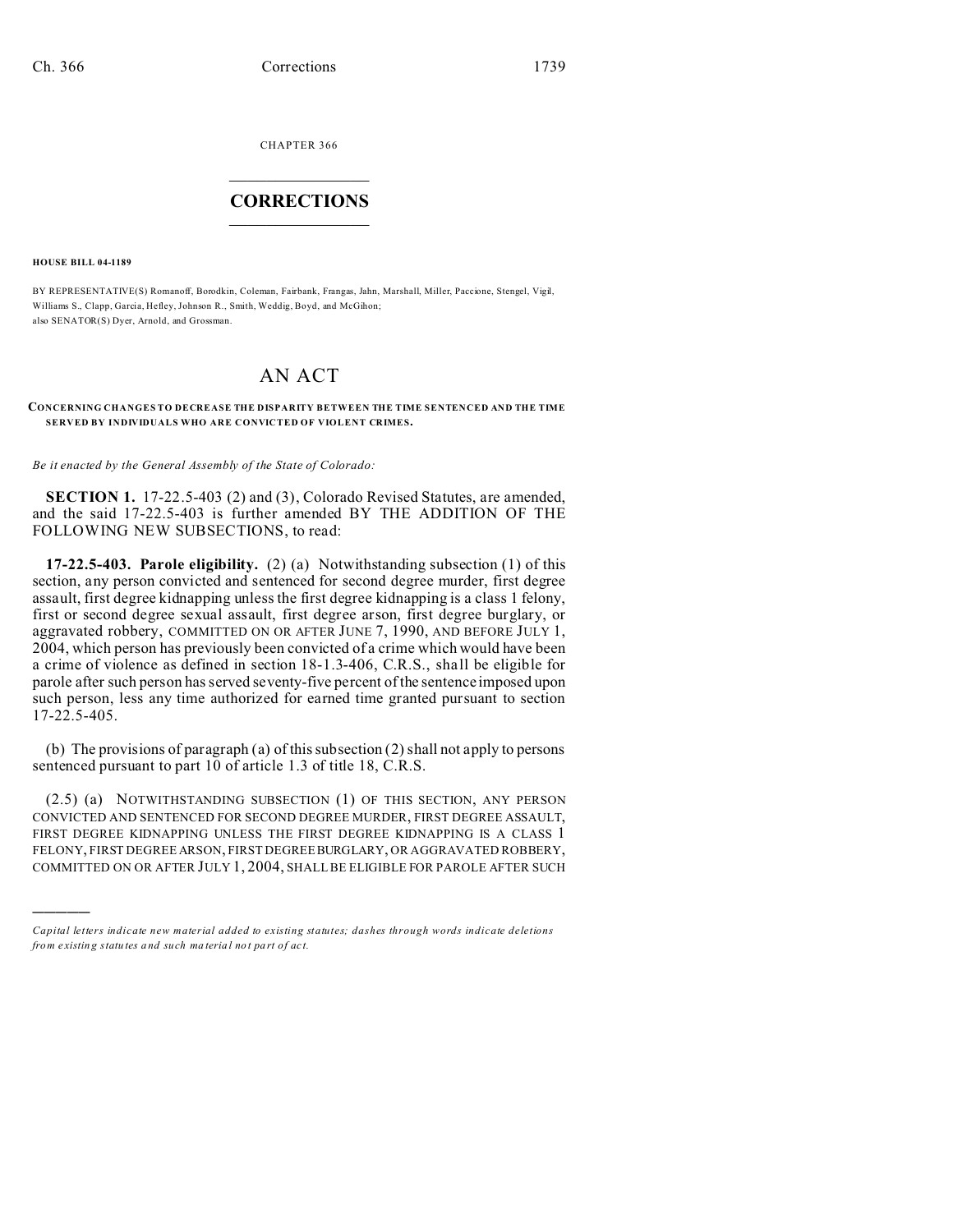## 1740 Corrections Ch. 366

PERSON HAS SERVED SEVENTY-FIVE PERCENT OF THE SENTENCE IMPOSED UPON SUCH PERSON, LESS ANY TIME AUTHORIZED FOR EARNED TIME GRANTED PURSUANT TO SECTION 17-22.5-405.

(b) THE PROVISIONS OF PARAGRAPH (a) OF THIS SUBSECTION (2.5) SHALL ONLY APPLY TO:

(I) A PERSON CONVICTED AND SENTENCED FOR A CRIME LISTED IN PARAGRAPH (a) OF THIS SUBSECTION (2.5) THAT IS A CLASS 2 OR CLASS 3 FELONY OFFENSE; OR

(II) A PERSON CONVICTED AND SENTENCED FOR A CRIME LISTED IN PARAGRAPH (a) OF THIS SUBSECTION (2.5) THAT IS A CLASS 4 OR CLASS 5 FELONY OFFENSE, WHICH PERSON HAS PREVIOUSLY BEEN CONVICTED OF A CRIME OF VIOLENCE AS DEFINED IN SECTION 18-1.3-406, C.R.S.

(3) Notwithstanding subsection (1) or (2) of this section, any person convicted and sentenced for any crime enumerated in subsection (2) of this section, COMMITTED ON OR AFTER JUNE 7, 1990, AND BEFORE JULY 1, 2004, who has twice previously been convicted for a crime which would have been a crime of violence as defined in section 18-1.3-406, C.R.S., shall be eligible for parole after such person has served seventy-five percent of the sentence served upon such person, at which time such person shall be referred by the department to the state board of parole which may place such person on parole for a period of time which does not exceed the time remaining on such person's original sentence. For offenses committed on or after July 1, 1993, such person shall be placed on parole for the period of time specified in section  $18-1.3-401(1)(a)(V)$ , C.R.S. Section  $17-22.5-402(2)$  shall not apply to any such offender.

(3.5) (a) NOTWITHSTANDING SUBSECTION (1) OR (2.5) OF THIS SECTION, ANY PERSON CONVICTED AND SENTENCED FOR ANY CRIME ENUMERATED IN SUBSECTION (2.5) OF THIS SECTION, COMMITTED ON OR AFTERJULY 1, 2004, WHO HAS PREVIOUSLY BEEN CONVICTED FOR A CRIME WHICH WOULD HAVE BEEN A CRIME OF VIOLENCE AS DEFINED IN SECTION 18-1.3-406,C.R.S., SHALL BE ELIGIBLE FOR PAROLE AFTER SUCH PERSON HAS SERVED SEVENTY-FIVE PERCENT OF THE SENTENCE SERVED UPON SUCH PERSON, AT WHICH TIME SUCH PERSON SHALL BE REFERRED BY THE DEPARTMENT TO THE STATE BOARD OF PAROLE WHICH MAY PLACE THE PERSON ON PAROLE FOR THE PERIOD OF TIME SPECIFIED IN SECTION 18-1.3-401 (1) (a) (V), C.R.S. SECTION 17-22.5-402 (2) SHALL NOT APPLY TO ANY SUCH OFFENDER.

(b) THE PROVISIONS OF PARAGRAPH (a) OF THIS SUBSECTION (3.5) SHALL ONLY APPLY TO:

(I) A PERSON CONVICTED AND SENTENCED FOR A CRIME LISTED IN PARAGRAPH (a) OF SUBSECTION (2.5) OF THIS SECTION THAT IS A CLASS 2 OR CLASS 3 FELONY OFFENSE; OR

(II) A PERSON CONVICTED AND SENTENCED FOR A CRIME LISTED IN PARAGRAPH (a) OF SUBSECTION (2.5) OF THIS SECTION THAT IS A CLASS 4 OR CLASS 5 FELONY OFFENSE, WHICH PERSON HAS TWICE PREVIOUSLY BEEN CONVICTED OF A CRIME OF VIOLENCE AS DEFINED IN SECTION 18-1.3-406, C.R.S.